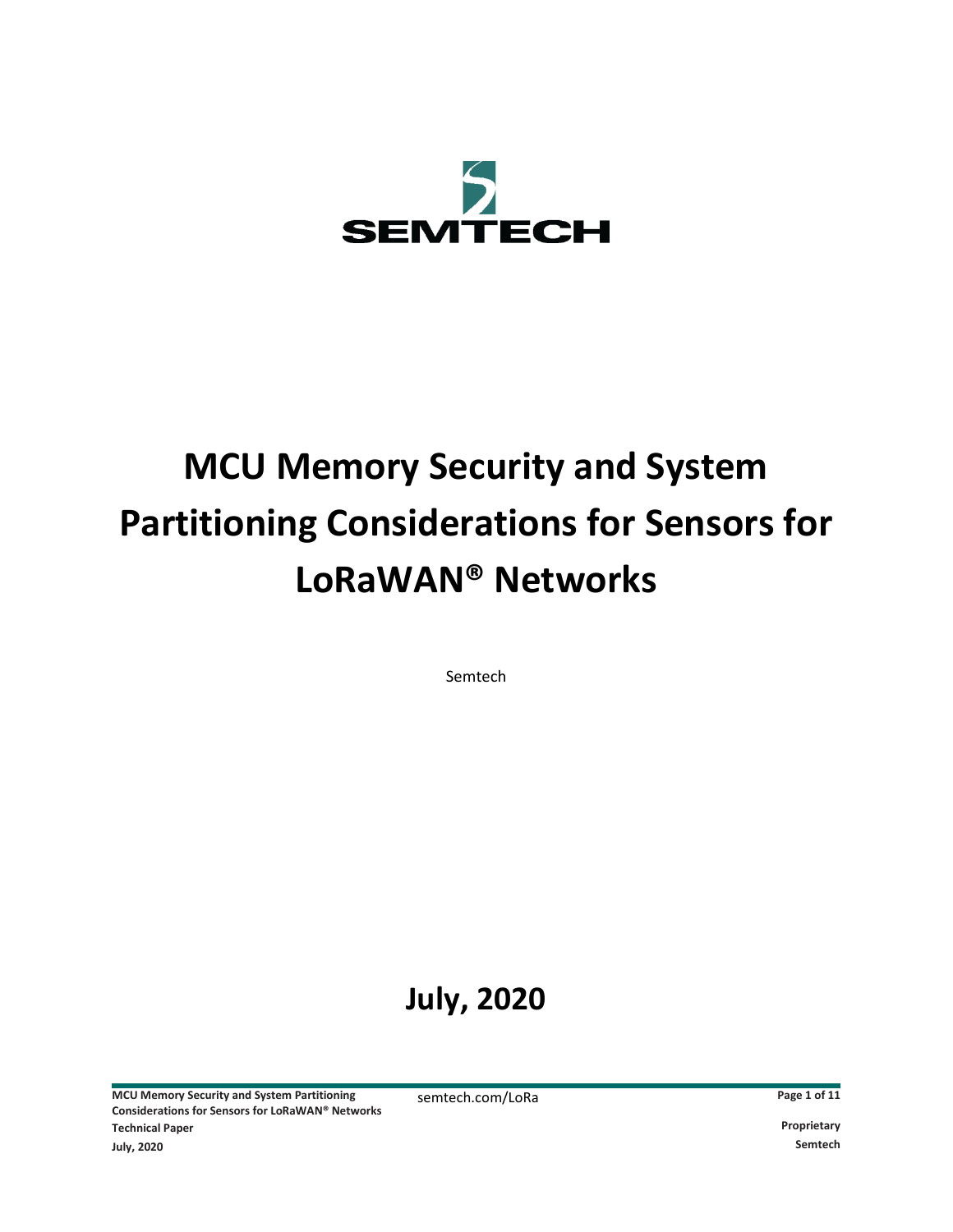One of the most critical aspects of a sensor designed for a LoRaWAN® network is having a well thought out plan for MCU memory management, security and allocation.

Semtech provides application note *[MCU Requirements for LoRaWAN](https://www.semtech.com/products/wireless-rf/lora-transceivers/sx1262)* (AN1200.28 Rev 3; available from the **SX1262** web page) with high-level recommendations for MCU features and memory size to support the LoRaWAN stack implementation

implementation. Table 1, taken from the application note, shows these recommendations.

# **Parameter Minimum Settings Recommended Settings** MCU RAM RESERVING A RESERVED BY A SAMPLE AND RESERVED BY A SAMPLE AND RESERVED BY A SAMPLE AND RESERVED BY A SAMPLE A SAMPLE ASSAULT. THE SAMPLE ASSAULT A SAMPLE ASSAULT A SAMPLE ASSAULT A SAMPLE ASSAULT A SAMPLE ASSAULT A MCU Flash  $128 \text{ KB}^1$ AES 128-bits **AES** decryption in software Radio DIOs connected to MCU IRQ inputs  $\vert$  DIO0, DIO1, DIO2 SPI (Four wires: SCK, MOSI, MISO, NSSS) | Mandatory RTC (32.768 kHz XTAL)<sup>3</sup> Recommended for accurate timekeeping Mandatory for Class B nodes and FUOTA IEEE 65-bit Extended Unique Identifier EUI-64 (OUI: 24 or 30 bits; SN: 40 or 34 bits) Mandatory

#### **Table 1: Module MCU Requirements for SX127x**

# Additional Considerations

The information in AN1200.28 provides a starting point for helping engineers scope MCU requirements. However, the application note does not provide insight into the more nuanced aspects of MCU firmware, memory allocation and implementation best practices, which this series of articles will address. Nor does it address the specific techniques needed to protect LoRaWAN parameters and keys, techniques which are critical to maintaining th[e security integrity of a LoRaWAN network](https://lora-alliance.org/resource-hub/lorawanr-secure-implementation-matters). Many critical aspects of a sensor's functionality (battery life, security, configurability, and upgradability) are rooted in early decisions the designer makes about MCU memory architecture and firmware implementation. The memory architecture and scope of security features can vary dramatically among MCUs. Even within the families of STM32 or SAM ARM MCUs, there are big differences in memory an[d security features.](https://blog.st.com/security-stm32/) So, choose your MCU carefully.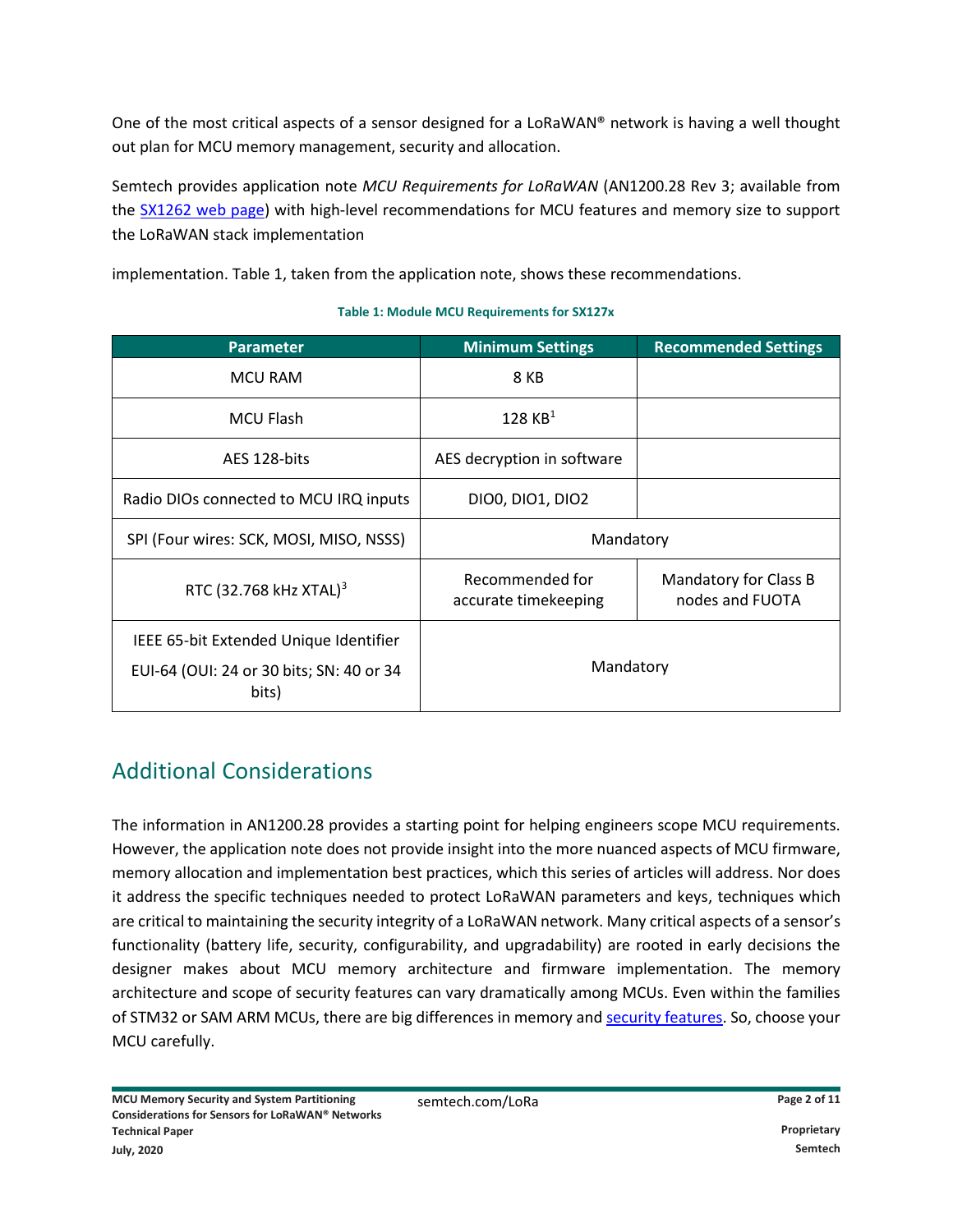Beyond the minimum MCU memory requirements for running the LoRaWAN stack, designers must also consider the memory requirements for the MCU running the actual sensor application, including things like local data algorithms, local data logging, field-updatable configuration parameters, firmware updates [over-the-air](https://lora-developers.semtech.com/library/tech-papers-and-guides/firmware-updates-over-the-air/) (FUOTA), user interface, real-time operating system (RTOS), additional communication stacks, and security keys. Before starting on a new sensor design and choosing an MCU, designers should fully scope all of these requirements.

# Single or Dual MCU?

One of the first decisions a customer must make is whether to implement the sensor design using a single MCU running the LoRaWAN stack and sensor application, or to partition the system functions across two MCUs. In a dual design, one MCU typically runs the sensor application and overall control code, let's call this the *host* MCU. The second MCU, let's call it the *modem* MCU, is dedicated to running the LoRaWAN stack, physical layer interface, and a thin layer of application code managing states of the LoRaWAN network connection. The host MCU sends and receives data from the network via a simple command interface running over a serial connection between the host MCU and the modem MCU. An example of a modem interface used on a LoRaWAN module can be found [from Murata.](https://wireless.murata.com/pub/RFM/data/SoftwareModem_Ref.pdf)

There are many tradeoffs for a designer to consider when deciding whether to choose a single or dual MCU approach.

| Great $(++)$                   | Adequate (-)<br>Good (+) |                                                                |                                                                                                                                                                                                                                                                         |
|--------------------------------|--------------------------|----------------------------------------------------------------|-------------------------------------------------------------------------------------------------------------------------------------------------------------------------------------------------------------------------------------------------------------------------|
|                                |                          | Single MCU Sensor   Dual MCU approach<br><b>Host and Modem</b> | <b>Comment</b>                                                                                                                                                                                                                                                          |
| Cost                           | $++$                     | $\ddot{}$                                                      | Single MCU approach may have a<br>slight cost advantage, however, the<br>lowest bill of materials (BOM) cost is<br>not the only decision criterion for<br>most sensor designs. Non-recurring<br>engineering costs, design reuse and<br>scalability need to be factored. |
| Physical Size /<br>board space | $^{++}$                  | $\ddot{}$                                                      | The dual MCU approach requires<br>additional space for the host MCU<br>related<br>support circuitry.<br>and<br>However, this can be offset by using<br>a single chip LoRa <sup>®</sup> SOC for the<br>LoRaWAN and radio functions.                                      |

**MCU Memory Security and System Partitioning Considerations for Sensors for LoRaWAN® Networks Technical Paper Proprietary**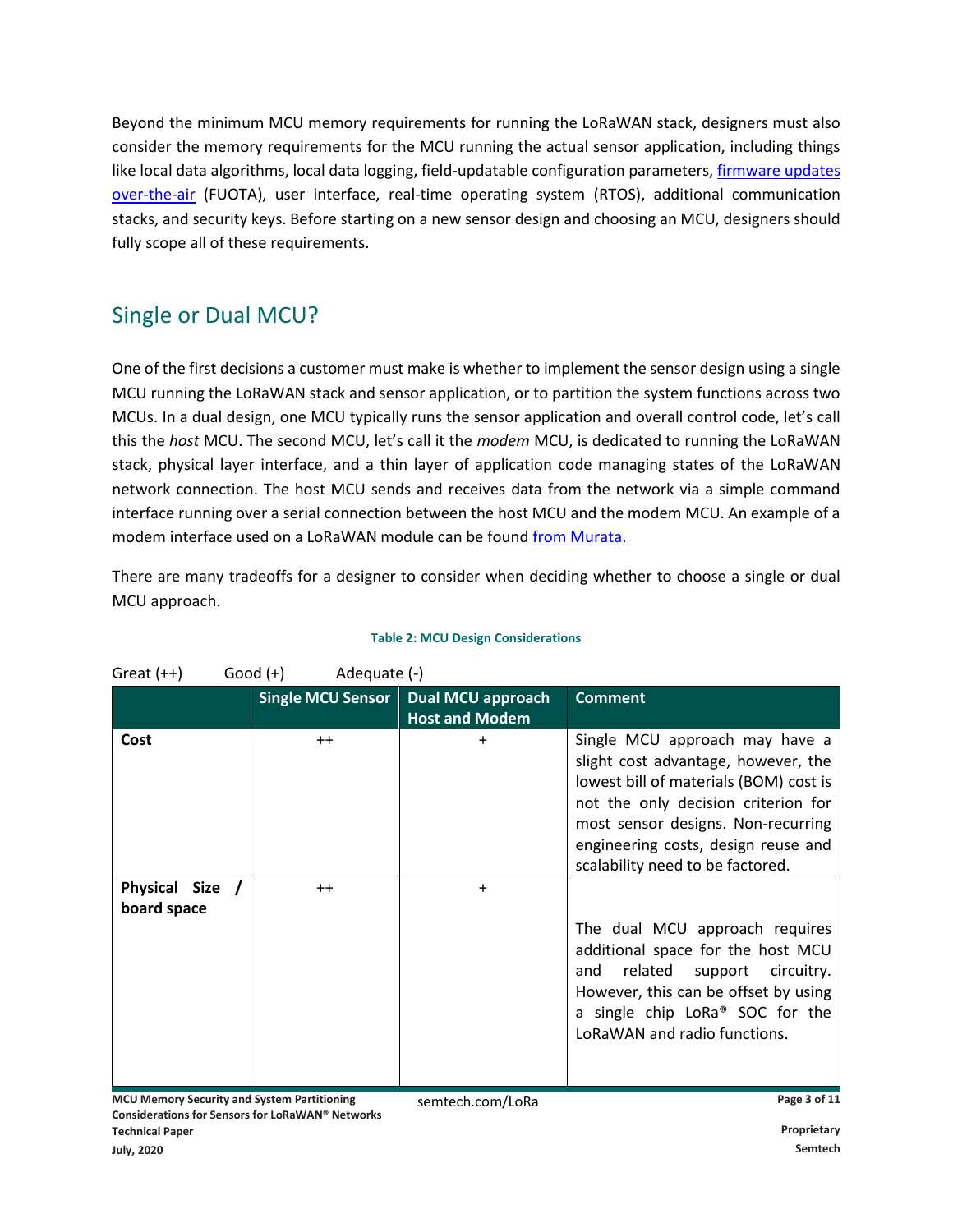|                                                                       | <b>Single MCU Sensor</b> | <b>Dual MCU approach</b><br><b>Host and Modem</b> | <b>Comment</b>                                                                                                                                                                                                                                                                                                                                                                               |
|-----------------------------------------------------------------------|--------------------------|---------------------------------------------------|----------------------------------------------------------------------------------------------------------------------------------------------------------------------------------------------------------------------------------------------------------------------------------------------------------------------------------------------------------------------------------------------|
| <b>Power</b><br>Consumption                                           | $^{++}$                  | $++$                                              | Active processing time/cycles for<br>required tasks are the same. There is<br>a slight increase to "sleep mode"<br>power consumption with the dual<br>MCU approach, due to host and<br>modem MCU RAM retention, but this<br>is in the order of µAs. In some cases,<br>power-efficient<br>task<br>more<br>partitioning may reduce the overall<br>power consumption of the dual MCU<br>design. |
| <b>MCU</b><br><b>Host</b><br>peripheral<br>flexibility                |                          | $++$                                              | Unlimited host MCU options. Not<br>constrained by LoRaWAN minimum<br>requirements or run-time overhead.                                                                                                                                                                                                                                                                                      |
| <b>MCU</b><br><b>Host</b><br>memory<br>flexibility                    |                          | $++$                                              | Unlimited<br><b>MCU</b><br>options.<br>host<br>Modem MCU memory optimized for<br>just the LoRaWAN communication<br>task.                                                                                                                                                                                                                                                                     |
| Host MCU CPU<br>performance<br>flexibility.                           |                          | $^{++}$                                           | Unlimited host MCU options. Even<br>non-ARM CPUs are easily integrated,<br>since there is no need to port the<br>LoRaWAN stack to the host MCU,<br>only the thin command interface.<br>Helpful for legacy sensor upgrades<br>using MCHP, AVR or MSP MCUs.                                                                                                                                    |
| Sensor memory<br>security                                             | $\ddot{}$                | $^{++}$                                           | LoRaWAN keys can be protected,<br>and even pre-provisioned, in the<br>modem MCU or SOC. Here, the host<br>MCU does not need special secure<br>memory features. If the single MCU<br>approach is used, the designer must<br>ensure that the MCU has memory<br>features<br>LoRaWAN<br>to<br>protect<br>security keys.                                                                          |
| <b>Software</b><br>Integration<br>effort<br>&<br>development<br>time. |                          | $^{++}$                                           | Designers can focus on the sensor<br>application running in the dedicated<br>host MCU and offload LoRaWAN<br>communication to the modem MCU.<br>There is no need to spend time<br>optimizing real-time or low power<br>modes on a single MCU to meet both<br>the sensor application and LoRaWAN<br>demands. No need to mux MCU<br>resources such as timers and clocks.                       |

**MCU Memory Security and System Partitioning Considerations for Sensors for LoRaWAN® Networks Technical Paper Proprietary** 

semtech.com/LoRa **Page 4** of 11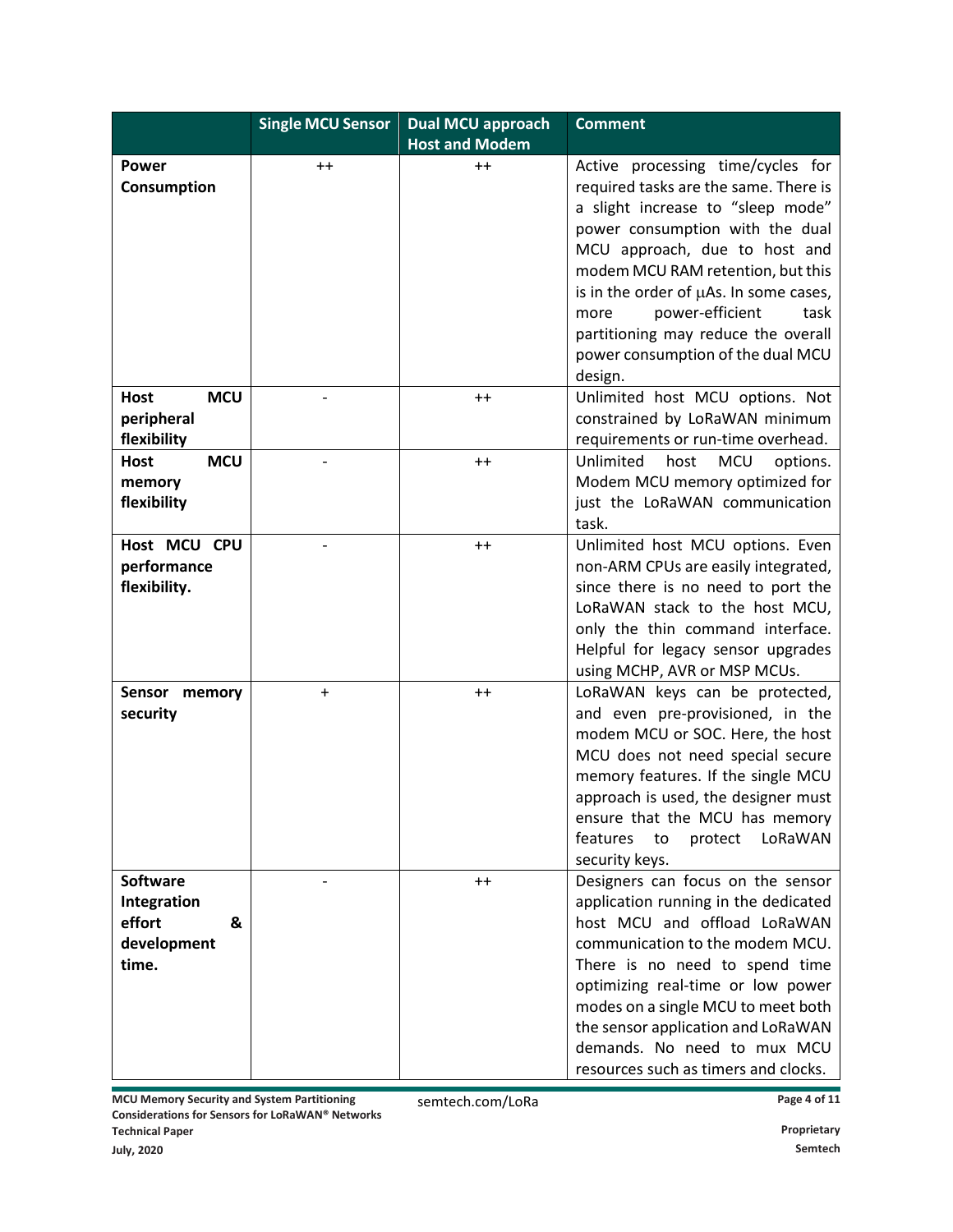|                                                 | <b>Single MCU Sensor</b> | <b>Dual MCU approach</b><br><b>Host and Modem</b> | <b>Comment</b>                                                                                                                                                                                                                                                                                                                                                                                                                                                                                                        |
|-------------------------------------------------|--------------------------|---------------------------------------------------|-----------------------------------------------------------------------------------------------------------------------------------------------------------------------------------------------------------------------------------------------------------------------------------------------------------------------------------------------------------------------------------------------------------------------------------------------------------------------------------------------------------------------|
| LoRaWAN<br>network testing<br>and qualification | $\ddot{}$                | $++$                                              | Although both designs would start<br>with the same LoRaWAN reference<br>stack and source code, the single<br>MCU approach would need to be re-<br>qualified for each sensor design. This<br>is the only way to verify that the<br>interaction of the sensor application<br>and LoRaWAN stack does not break<br>anything. Running the LoRaWAN<br>stack in a dedicated modem MCU or<br>SOC can be qualified once, and the<br>modem side may be re-used on<br>multiple sensor designs with various<br>host applications. |

In future articles, we will provide some specific examples of a sensor implemented with a single MCU approach and a dual (host + modem) MCU approach.

Regardless of which MCU partitioning path a designer chooses, the following memory management topics must be addressed.

# LoRaWAN EUI Key Storage and Memory Allocation

In addition to the typical MCU firmware placement in volatile and non-volatile memory, special attention is needed for applications using LoRaWAN networks with respect to the placement and provisioning of the LoRaWAN identifiers, security keys, EUIs, and session parameters.

LoRaWAN 1.0.x requires the unique identifiers and security EUIs specified in [Table 3](#page-5-0) below. In addition, session-specific LoRaWAN parameters must be managed by the MCU to maintain security and allow a LoRaWAN session state to be maintained in the event a sensor is power cycled.

The LoRaWAN specification recommends that the session state be maintained across the power cycling of an end point. Failure to maintain the session state for devices activated over-the-air [\(OTAA\)](https://lora-developers.semtech.com/library/tech-papers-and-guides/lora-and-lorawan/) means the activation procedure will need to be executed on each power cycling of a device. Having sensors (endpoints) connected to LoRaWAN networks go through an unnecessary re-join process may negatively affect the device's battery life and overall network performance.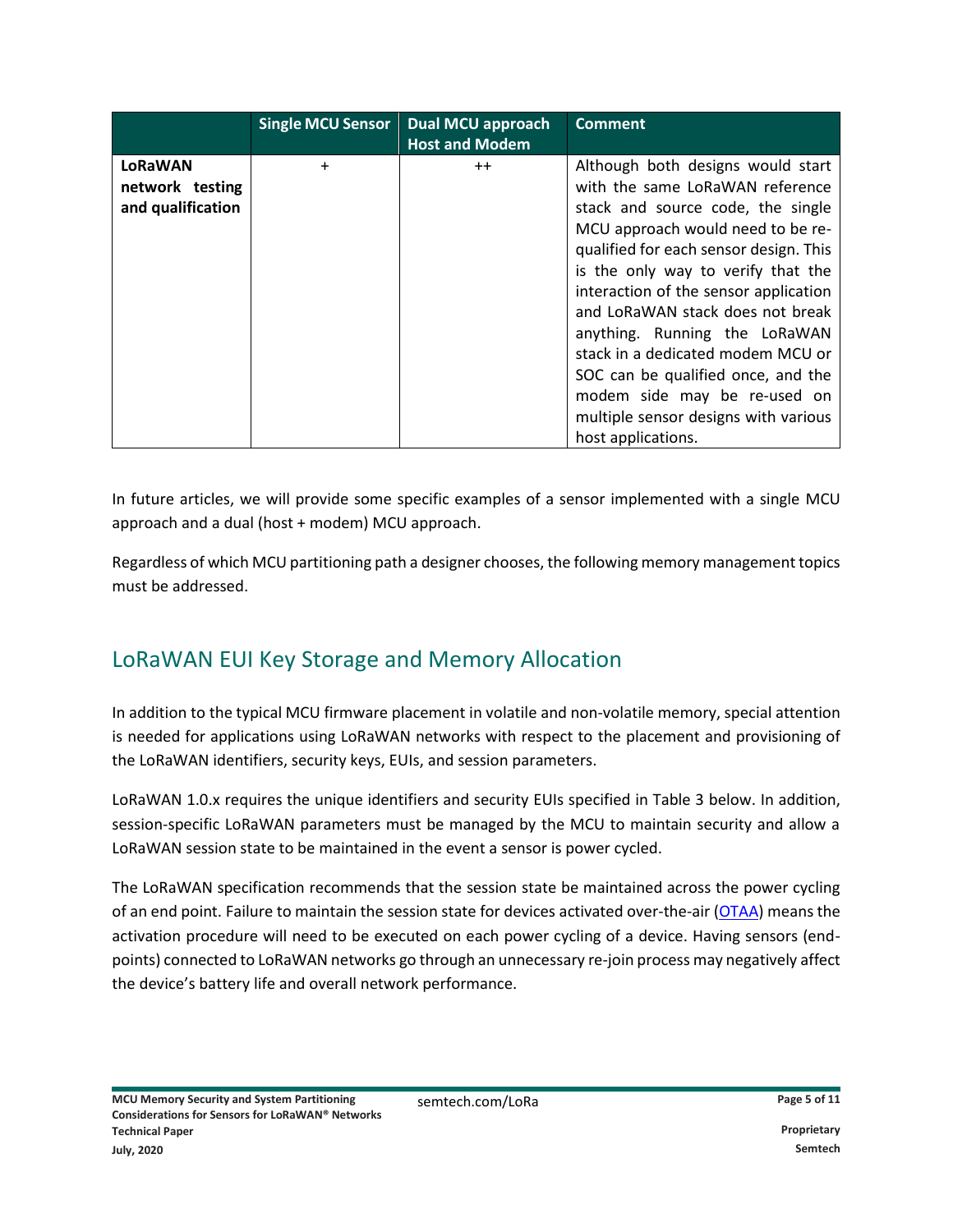#### **Table 3: LoRaWAN Specification 1.0.x Unique ID and Security EUI Requirements**

<span id="page-5-0"></span>

| <b>LoRaWAN</b><br><b>Parameters</b> | <b>Size in Bytes</b> | <b>Protected (secure)</b><br><b>Memory</b> | <b>Required to restore</b><br><b>Session Context</b> |
|-------------------------------------|----------------------|--------------------------------------------|------------------------------------------------------|
| JoinEUI/AppEUI                      | 8                    |                                            |                                                      |
| <b>DevEUI</b>                       | 8                    |                                            |                                                      |
| DevAddr                             | 4                    |                                            |                                                      |
| <b>NetID</b>                        | 3                    |                                            |                                                      |
| AppKey                              | 16                   | YES*                                       |                                                      |
| NwkSKey                             | 16                   | YES*                                       | <b>YES</b>                                           |
| AppSKey                             | 16                   | YES*                                       | <b>YES</b>                                           |
| FCntUP                              | 4                    | YES*                                       | <b>YES</b>                                           |
| FCntDwn                             | 4                    | YES*                                       | <b>YES</b>                                           |
| <b>DevNonce</b>                     | $\overline{2}$       | YES*                                       |                                                      |
| Total:                              | ~80 bytes            |                                            |                                                      |

\*Should be stored in a way that prevents extraction and re-use by malicious actors

A minimum of 80 bytes of memory is required to store the essential LoRaWAN EUIs and keys.

LoRaWAN 1.1 adds additional parameters to enable new functionality and enhanced security.

LoRaWAN 1.1.x requires the following unique identifiers and security EUIs:

#### **Table 4: LoRaWAN Specification 1.1.x Unique ID and Security EUI Requirements**

| <b>EUI</b>    | <b>Size in Bytes</b>    | <b>Protected (secure)</b><br><b>Memory</b> | <b>Required to restore</b><br><b>Session Context</b> |
|---------------|-------------------------|--------------------------------------------|------------------------------------------------------|
| JoinEUI       | 8                       |                                            |                                                      |
| <b>DevEUI</b> | 8                       |                                            |                                                      |
| DevAddr       | 4                       |                                            |                                                      |
| <b>NetID</b>  | 3                       | YES*                                       |                                                      |
| AppKey        | 16                      | YES*                                       |                                                      |
| NwkKey        | 16                      | YES*                                       |                                                      |
| NwkSEncKey    | 16                      | YES*                                       | <b>YES</b>                                           |
| NwkSIntKey    | 16                      | YES*                                       | <b>YES</b>                                           |
| SNwkSIntKey   | 16                      | YES*                                       | <b>YES</b>                                           |
| FNwkSIntKey   | 16                      | YES*                                       | <b>YES</b>                                           |
| AppSKey       | 16                      | YES*                                       | <b>YES</b>                                           |
| FCntUP        | 4                       | YES*                                       | <b>YES</b>                                           |
| AFCntDown     | 4                       | YES <sup>*</sup>                           | <b>YES</b>                                           |
| NFCntDown     | 4                       | YES <sup>*</sup>                           | <b>YES</b>                                           |
| JoinNonce     | 3                       | YES*                                       |                                                      |
| DevNonce      | $\overline{\mathbf{c}}$ | YES*                                       |                                                      |
| Total:        | $^{\sim}$ 150 bytes     |                                            |                                                      |

\*Should be stored in a way that prevents extraction and re-use by malicious actors.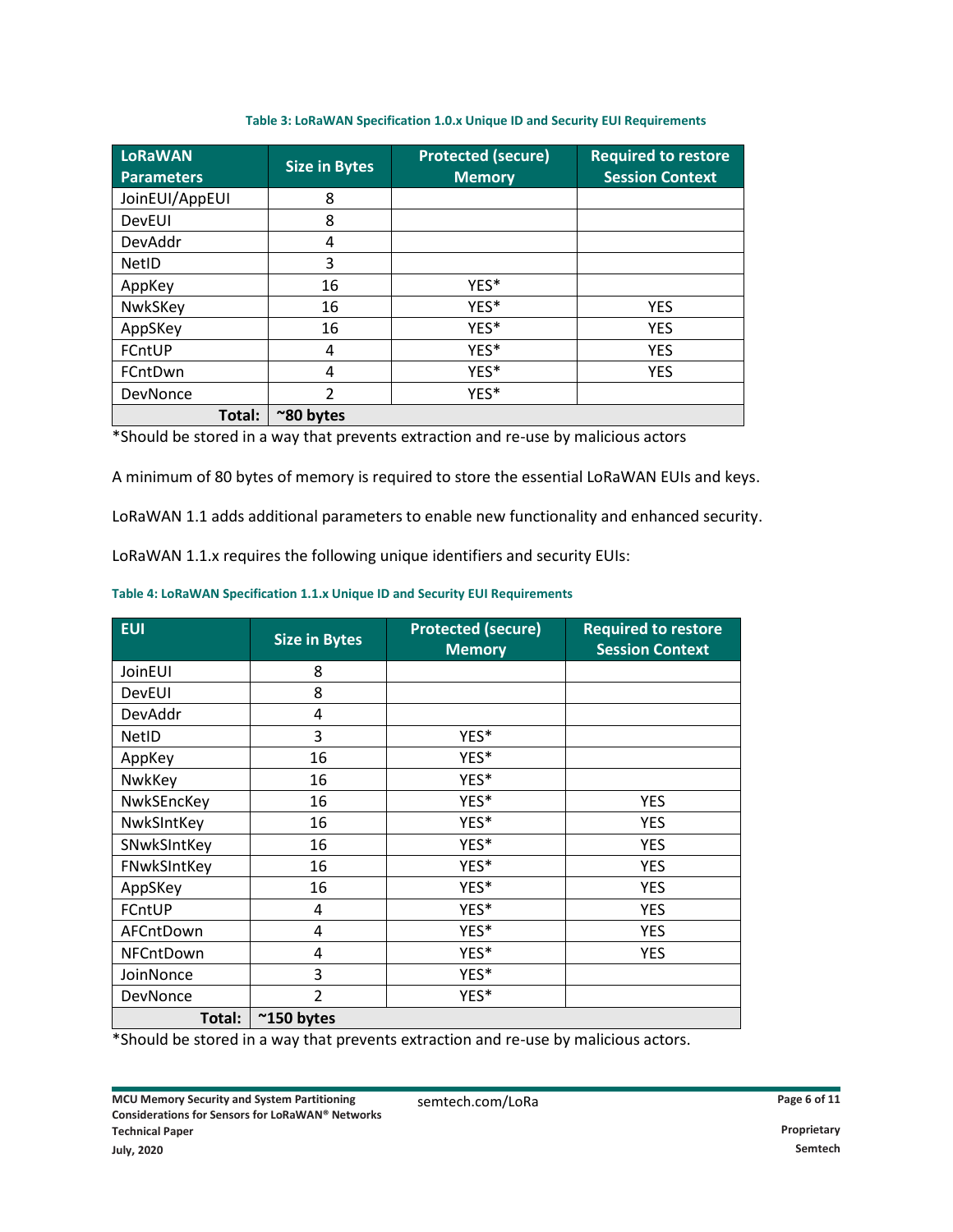Therefore, to future-proof a current design, allocating ~150 bytes of memory per LoRaWAN EUI configuration set may be advisable.

Additional memory may be needed to fully save a session context. An example implementation can be found in the LoRaMAC-Node reference code, which is available on [GitHub.](https://github.com/Lora-net/LoRaMac-node/tree/master/src/apps/LoRaMac/common) See *NvmCtxMgmt.c*.

In summary, designers should have a plan for securely handling the required LoRaWAN parameters during four states:

1. **Secure placement of the static LoRaWAN parameters in the non-volatile memory of the sensor and securing the MCU "bootload" process**

For example, making sure the LoRaWAN AppKey is stored in the proper section of the MCU's flash or EEPROM that offers, at a minimum, read-out protection. This will help ensure that no one can hack the MCU bootloader and get access to the keys or load malicious firmware on the device that can use the keys.

a. For devices using the LoRa Edge™ LR1110 or other types of external hardware secure elements, root keys may be pre-provisioned in the silicon and/or be generated dynamically at initial power-up. This eliminates the need for the MCU to store EUIs and security keys in the firmware of the device at the time of manufacture. In turn, this helps maintain integrity and greatly simplifies the manufacturing supply chain. However, even in this situation the MCU running the LoRaWAN stack must securely manage the LoRaWAN parameters that need secure-state retention after initialization.

#### 2. **Run-time memory security**

Traditionally MCUs had limited run-time security features; however, enhanced security MCUs are coming to market. It is beyond the scope of this article to detail all the potential security features, but some MCUs now offer internal firewalls, tamper-resistance features, and even full TrustZone features.

a. One advantage of using a dual MCU approach is that the modem MCU's memory can be locked down and treated as a black box. The sensor application runs fully in the host MCU's memory. Having physically different MCUs offers many of the same benefits as full TrustZone, without the firmware development complexity.

#### 3. **Session retention memory security**

Battery-powered sensors for LoRaWAN networks make extensive use of ultra-low-power RAMretention sleep modes. In most cases, the programmer does not have to implement specific code to manage the LoRaWAN parameters, as the MCU cycles through active and sleep modes. However, if the MCU's power is cycled, or a "reset" event forces a full reboot of the MCU, many of the session-specific parameters will be lost unless the programmer has explicitly saved these session values to secure non-volatile memory. To enable the device to continue to send data on the LoRaWAN network without re-joining, the programmer should save the session-specific values to secure non-volatile memory and implement a state machine at boot to determine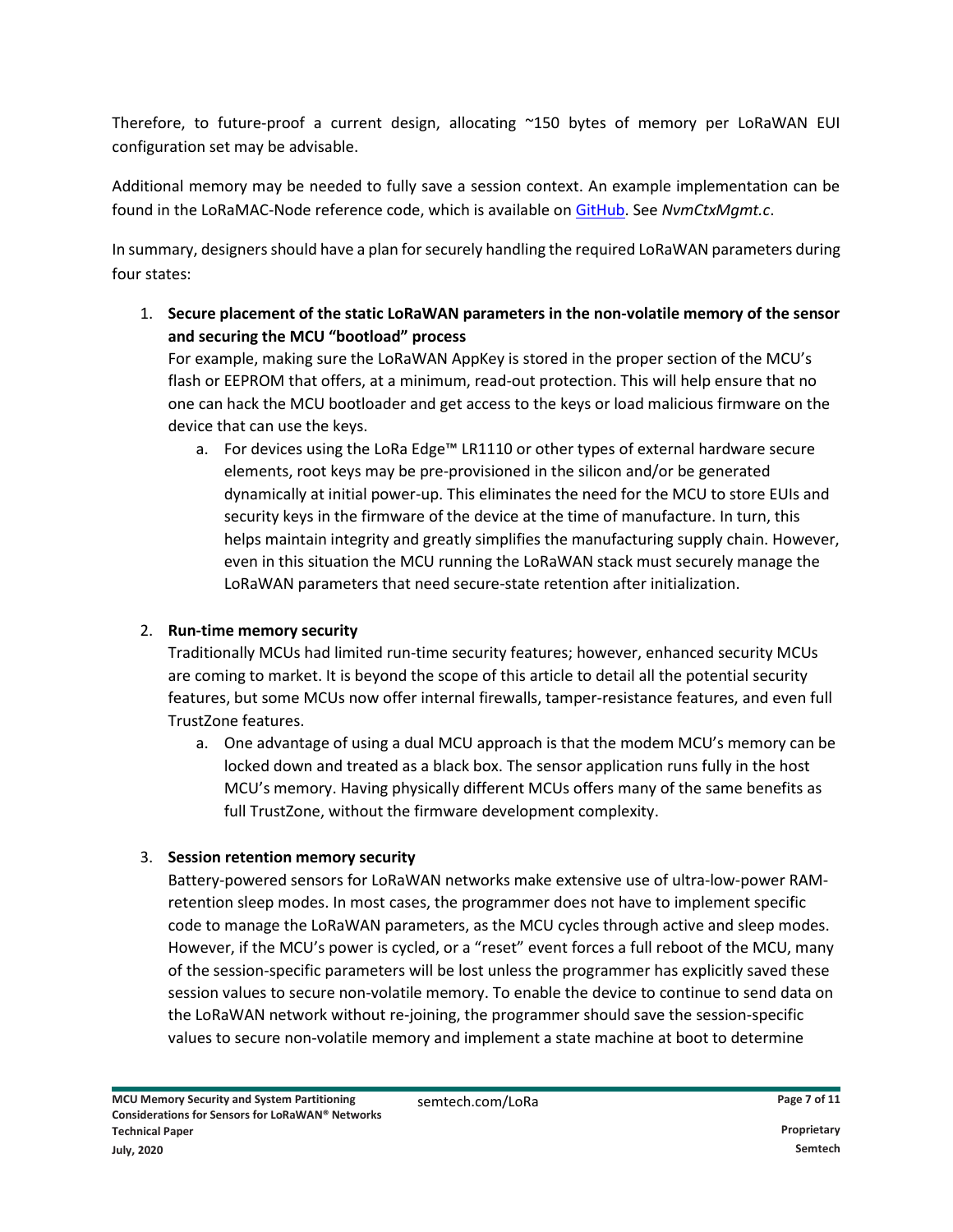whether the device can continue a previous network session or whether it needs to initiate a new LoRaWAN join request.

#### 4. **During a firmware or parameter update session**

The vast majority of products must support firmware, or at least parameter, updates. Typically, there are multiple types of updates that need to be supported:

- a. Parameter update(s):
	- i. Updates only specific parameters or sets of parameters that personalize the function of the sensor. These may include multiple parameter sets for different sensor functions, each with different security implications. For example, the device's LoRaWAN parameters and an independent set of "sensor" parameters. Most sensor designs need to support parameter updates.
- b. Sensor application firmware update(s):
	- i. Updates only the application firmware running the sensor function, without changing or resetting the static or session-specific LoRaWAN parameters.
- c. Full LoRaWAN stack firmware update(s):
	- i. Updates the entire LoRaWAN stack firmware. LoRaWAN network operators are committed to minimizing the need to perform full updates of the LoRaWAN stack on end-points. To this end, there is broad compatibility across 1.0.x releases. However, the LoRaWAN specification is evolving with corresponding new stack revisions. Many sensors for LoRaWAN networks are designed without a provision to update the full LoRaWAN stack. However, some endpoints may need to support migration to LoRaWAN 1.1.x in the future.

MCUs, by nature, do not provide dynamic linking or other abstracted memory management features. Therefore, programmers must take care to logically partition code segments into custom-defined sections, and must proactively manage the memory placement of these sections into proper memory locations specific to the MCU being used. Generally, it's beneficial to store the LoRaWAN parameters in specifically-defined logical/physical memory location(s) separate from the main application image.

Another advantage of a dual MCU system is that the modem MCU and the host MCU use completely different firmware images running on separate MCUs. In many cases, the sensor application will need firmware updates much more frequently than the modem MCU. Having a dual MCU architecture allows the sensor to stay connected via the modem MCU during the process of updating the host MCU's firmware. Also, since the LoRaWAN parameters are stored in the modem MCU, there is less complexity in maintaining security during a firmware or parameter update to the host MCU.

Attacking the boot-loading and memory-related MCU functions is one of the most common exploits malicious actors use to compromise the security of any sensor device and its network. Sensor security starts with proper MCU memory-allocation planning.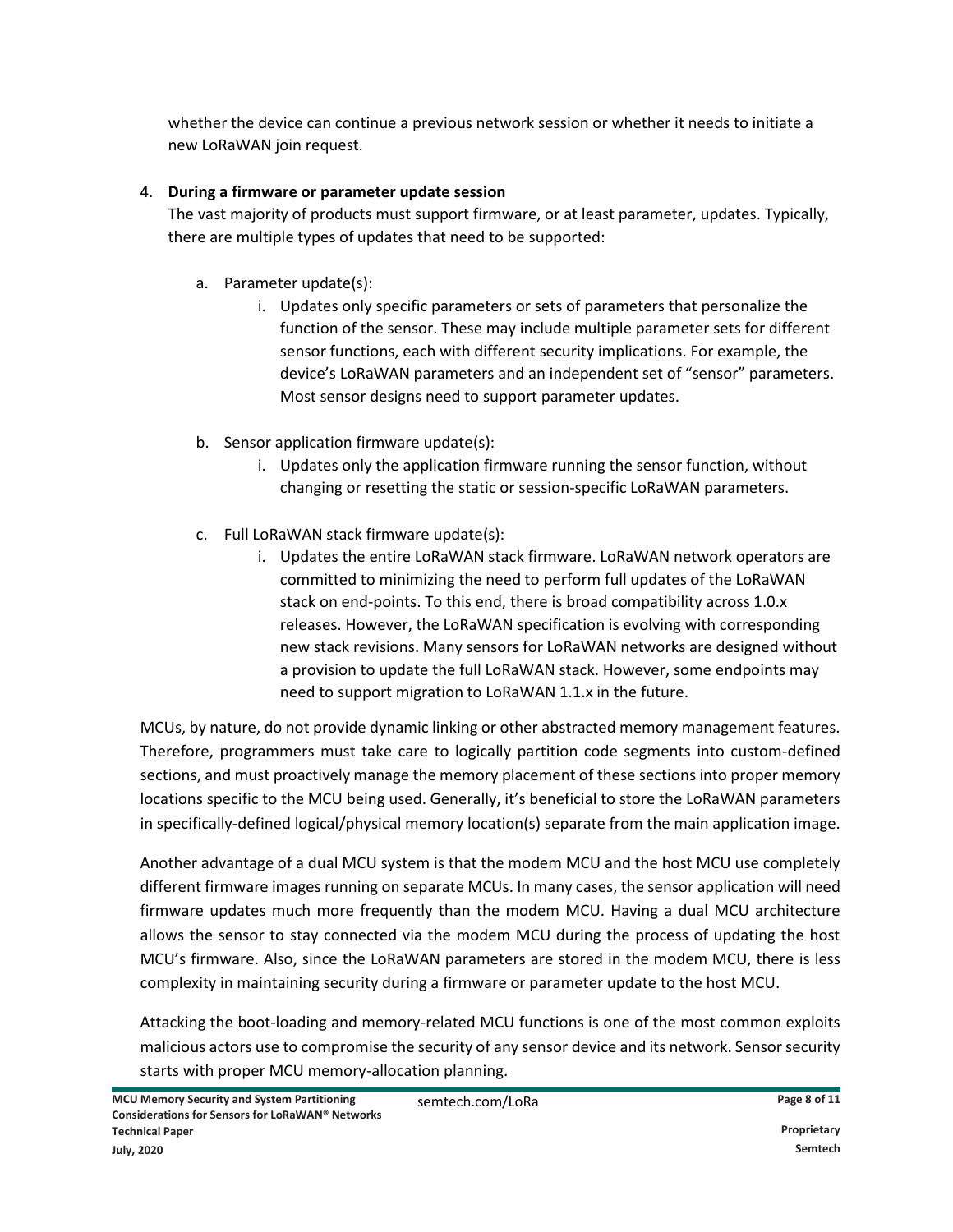# Common MCU Memory Architecture Considerations

Typical MCU on-chip flash memory is block-, sector- or bank-based. This means that it may be impossible to update (rewrite) a single value stored at a specific flash memory address without erasing the whole block or sector first. Although MCUs provide routines to handle such updates, typically, all of the data from the block or sector must be copied into RAM. The whole block is then erased and then all the previous data (plus the new or updated data) is written back. Furthermore, an MCU cannot execute program code out of any memory address that is in the same flash bank during this flash erase/rewrite process. These flash R/W operations take significant power and may expose security vulnerabilities.

Many modern MCUs include special internal EEPROM, small information flash blocks and dual-bank flash to help customer avoid these issues.

MCUs may also have different security protection features on different internal memory blocks/sectors. In most cases, the programmer needs to proactively configure the security attributes for each memory sector and not just assume that the default configuration meets their requirements.

In conclusion, designers should take care to analyze their specific MCU memory architecture and deterministically plan how critical aspects of their sensor firmware is linked to specific memory locations across the different operating states of the device (initial boot-up, run-time, session retention, and during firmware/parameter updates). This will likely require customizing user-defined memory sections in the firmware development Integrated Development Environment (IDE) and specifically linking these sections to specific MCU memory regions.

# General Recommendations:

- 1. LoRaWAN EUIs, keys and session parameters must be placed in sensor memory locations with the recommended security features.
	- $\circ$  Make sure the MCU application firmware enables the memory protection features you intend to use for each memory sector.
	- $\circ$  Consider allocating additional secure memory to accommodate future upgrades (for example LoRaWAN 1.1 upgrades).
	- o Consider placing LoRaWAN EUI values in special memory sections like "EEPROM" or information flash sectors that allow easy R/W updates that do not affect program execution from primary memory. Make sure these sections have the proper security attributes.
	- $\circ$  Be able to update the configuration parameters, application firmware image, and (in some cases) the LoRaWAN stack independently.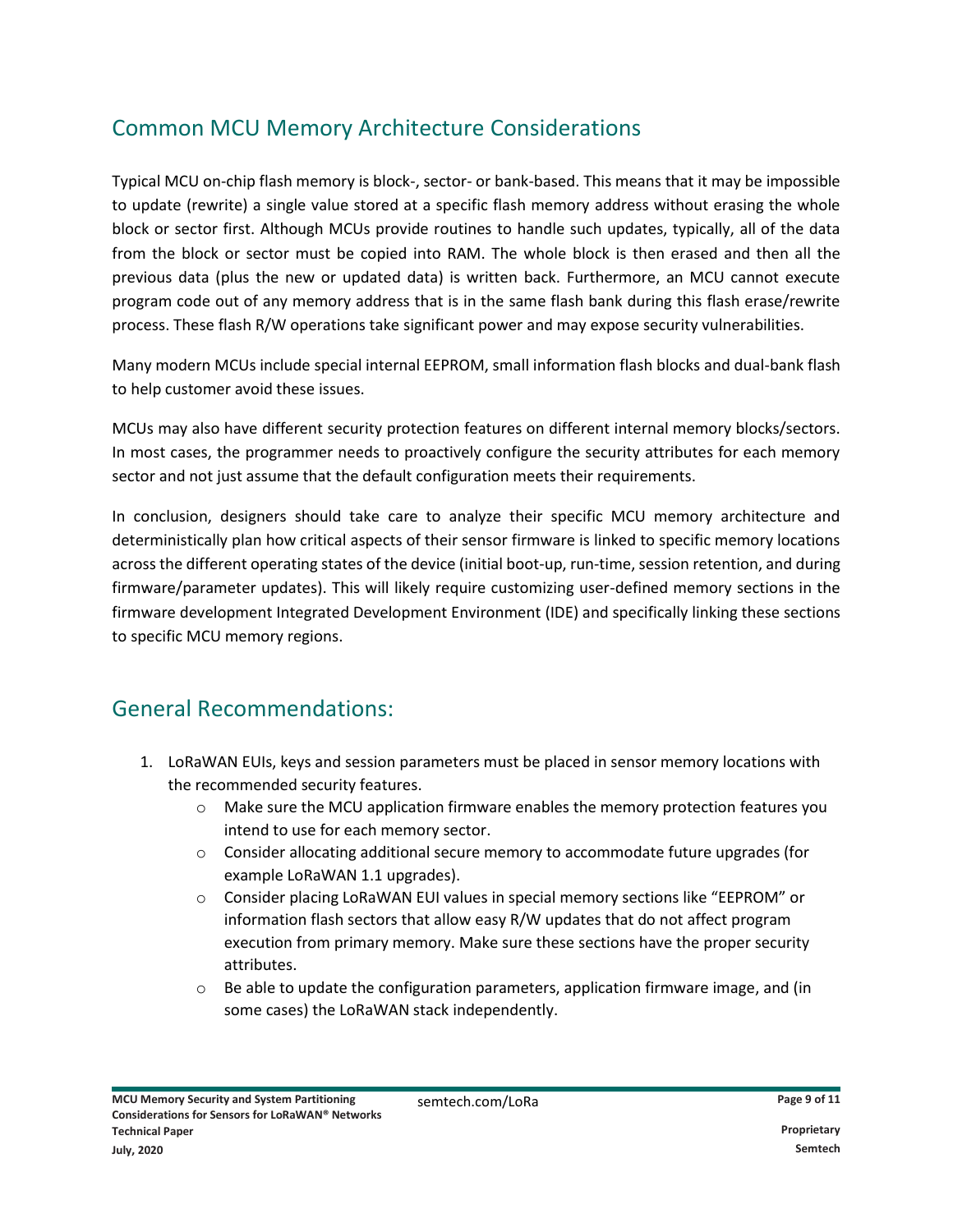- 2. Some type of bootloader will be required for most devices that need to support firmware updates over the air.
	- $\circ$  The first priority to ensure the integrity of a sensor design for LoRaWAN networks is to secure the MCU boot-loading process.
	- $\circ$  Ideally, select an MCU with a dual-bank flash memory architecture that allows you to run from one bank while erasing and re-writing the other bank. Ensure the size of each bank is greater than the firmware image. In a full FUOTA system, each bank will need to hold the entire primary application image.
		- Note that each of these images may need to be linked to different absolute memory addresses in the MCU. Consider: if you have a two-bank MCU flash architecture that has Bank One starting at 0x08000000 and Bank Two starting at 0x080FFFF, your primary firmware application will toggle starting addresses for each firmware revision you push via FUOTA.
	- $\circ$  The primary bootloader that runs on the MCU at power-up will interrogate the primary and secondary application images to determine which one to execute from. It should also validate the authenticity and integrity of each application image. Refer to your MCU vendor's documentation on the methods it supports to create "signed" firmware images.
- 3. For production devices, make sure to disable MCU debug modes and ports that allow memory access. Closely review and implement your MCU manufacturer's recommendations.

Semtech's latest products and software releases provide modular building blocks to support all types of sensor designs and MCU partitioning.